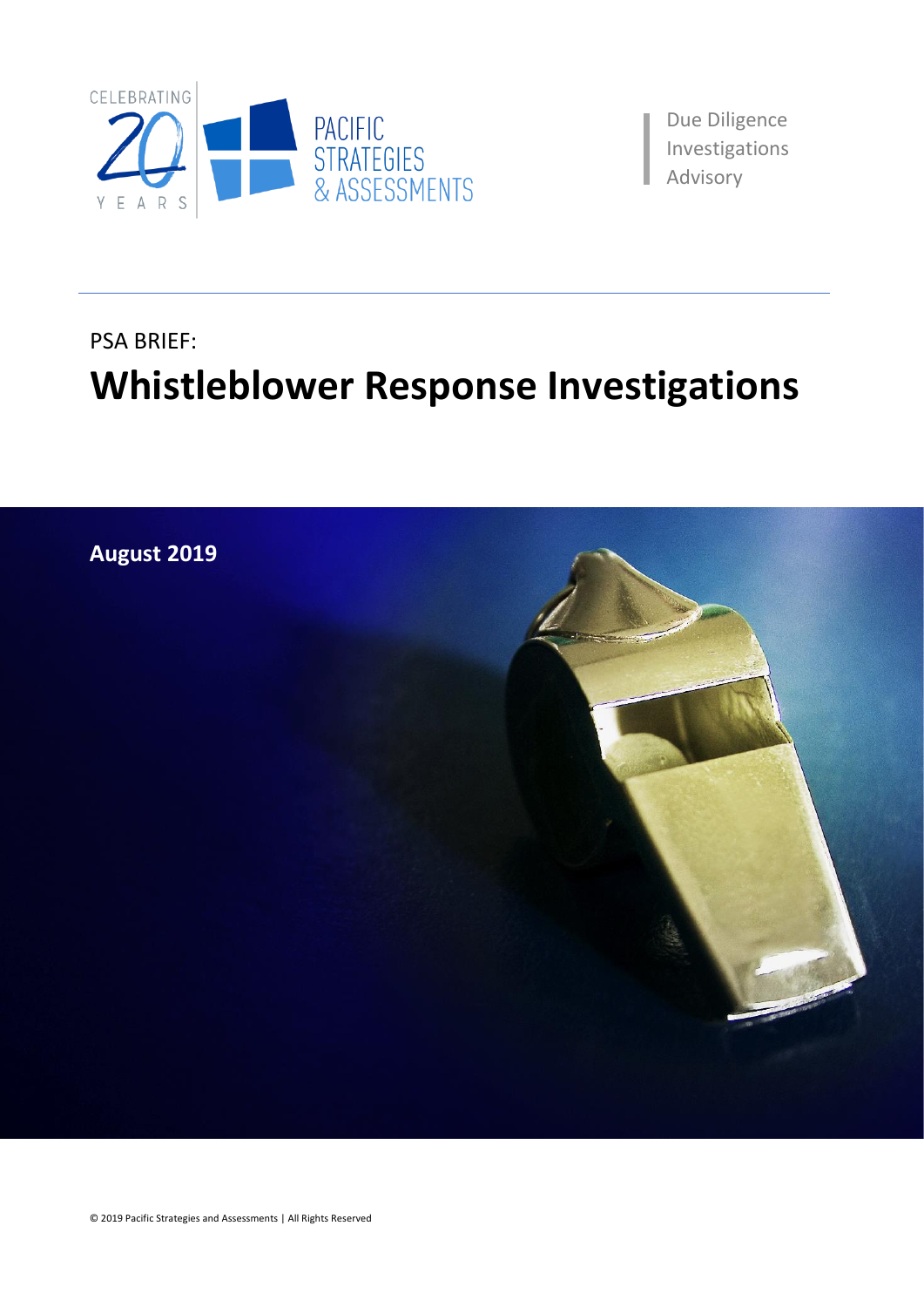# **Whistleblower Response Investigations**

Over the past decade, whistleblower protection legislation has become an important part of the international good governance agenda. Following commitments made by the G20 in 2010, more than a dozen countries have added or revised whistleblower protection statutes, and dozens more have legislation planned. As whistleblower protection continues to grow as an integral part of the compliance landscape, companies must be prepared for the inevitable increase in incidents requiring investigation.

According to the largest dataset of whistleblower reports available, published by Navex Global, approximately one quarter of complaints relate to integrity issues like corruption and fraud, or misuse of company assets—cases which often require a response by external investigators. Of these integrity related allegations, just under one half are typically substantiated. Having whistleblower protocols in place that anticipate the possibility of an external investigation from the outset can help maintain the integrity of findings and minimize disruptions and potential reputational damage.

### **First Response**

Having a preestablished company policy in place that determines the formation of a response team and describes the initial steps taken in response is invaluable. Having a policy in place can help avert critical mistakes from the outset and lay the groundwork for a successful investigation. It is important that a response team refrain from any overt inquiries or confrontations prior to a discreet initial assessment of the facts. In addition to making a preliminary assessment of the allegations, responders must also carefully evaluate additional reporting obligations presented by their regulatory environment. A careful review of the company's legal obligations is critical in the early stages of any response to a significant complaint and this should be taken prior to or as an early parallel to initiating either an internal or external investigation.

During this initial stage actions must be taken to ensure the preservation of relevant documents. This is to establish a paper trail that can be utilized in the course of future legal action and to anticipate local regulations likely to apply. Documenting allegations and associated information in a time-stamped and verifiable format such as email should be considered at a minimum.

### **Initial Assessments**

Prior to engaging with external investigators or tasking an internal investigation, a basic assessment of the whistleblower's allegations must establish which matters can and should be subject to an investigation. Discretion is critical to any investigation, so identifying in advance which aspects of an allegation may be impossible to verify or which patently lack credibility will help establish the appropriate scope of an investigation and mitigate unnecessary collateral damage. Upon determining that the whistleblower allegations are minimally credible and potentially verifiable, a validation process must be established through use of investigative resources in the form of in-house audit functions, or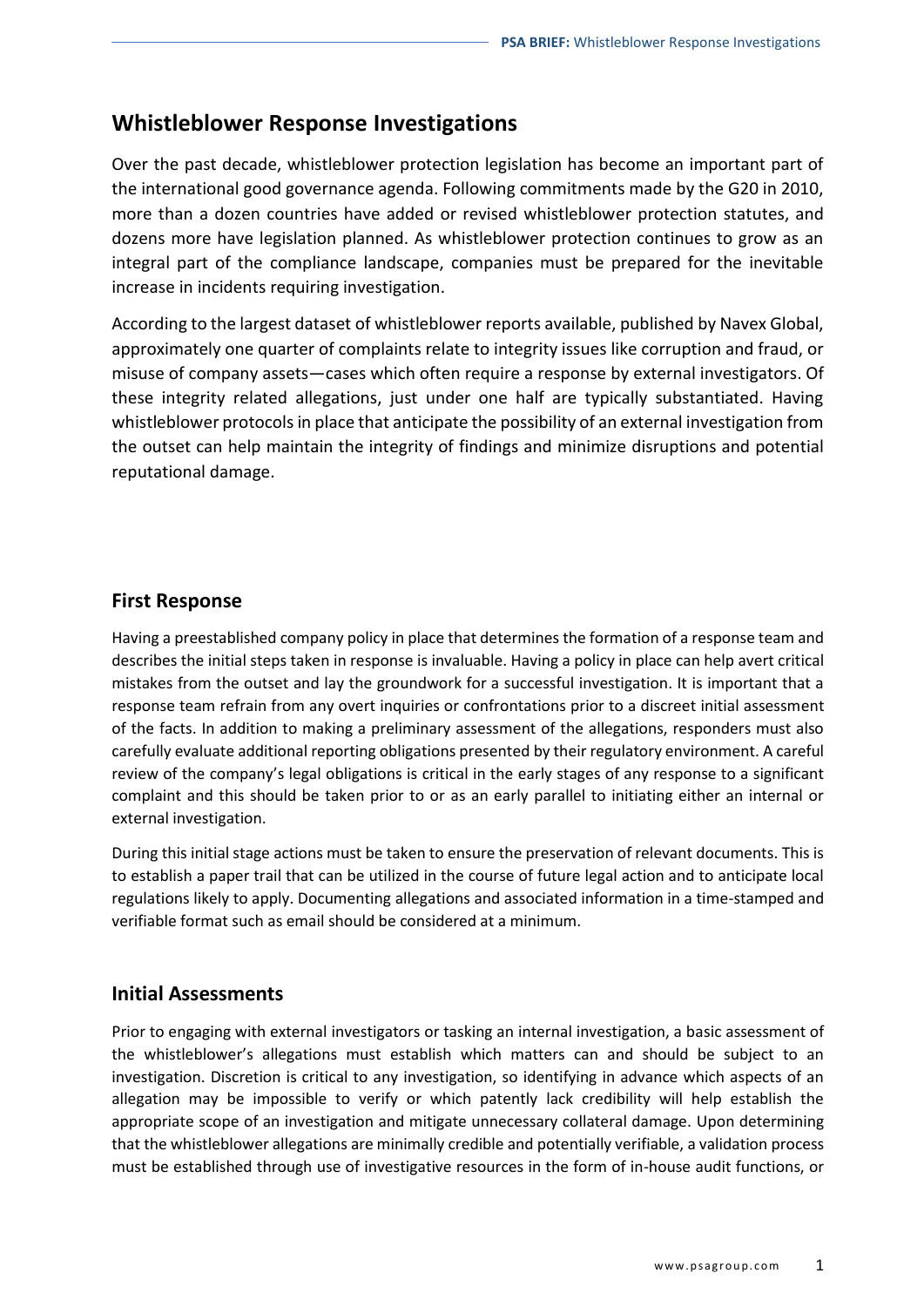by external parties such as outside counsel or an investigations specialist. At times, all three may need to be engaged simultaneously.

#### **Investigative Challenges in Whistleblower Cases**

Engaging with an investigation firm that understands the unique challenges and special considerations associated with a whistleblower response is important to a positive outcome. Investigators with experience in whistleblower response will know to protect the integrity of the process by focusing the investigation on the validation of facts without compromising the anonymity of whistleblowers or raising concerns about retaliation.

Experienced investigators will also understand how to investigate from the outside in to maintain a maximum degree of discretion and limit disruptions or refrain from causing reputational damage. Investigative tasks that can be carried out least conspicuously should be done first, with potentially disruptive inquiries being conducted only if and when they are fully justified and absolutely necessary. Such discretion is particularly important when considering that in some cases whistleblowers may be acting in bad faith and have an agenda of intentionally inflicting reputational damage on particular individuals or the company as a whole.

### **Evidence Collection and Documentation**

Given the possibility of future litigation or regulatory action in a whistleblower case, an outside investigator must have a strong focus on the clean collection of evidence and testimony. Investigators should always be knowledgeable about local laws regarding what kinds of evidence or testimony are admissible in court, and what steps for preservation and documentation of evidence are required.

### **Cross-border Investigations**

Whistleblower allegations of supplier collusion, embezzlement, procurement fraud, and other fraudulent behavior present a high likelihood of an investigation ultimately becoming internationalized. Ill-gotten gains are frequently moved offshore, and many fraud conspiracies are formed specifically to take advantage of gaps in international law enforcement capabilities. Choosing an investigator with global capabilities from the outset can help ensure a seamless investigation from one jurisdiction to the next as well as ensure an effective pivot to next investigative steps such as extraterritorial asset tracing or litigation support, should the need arise.